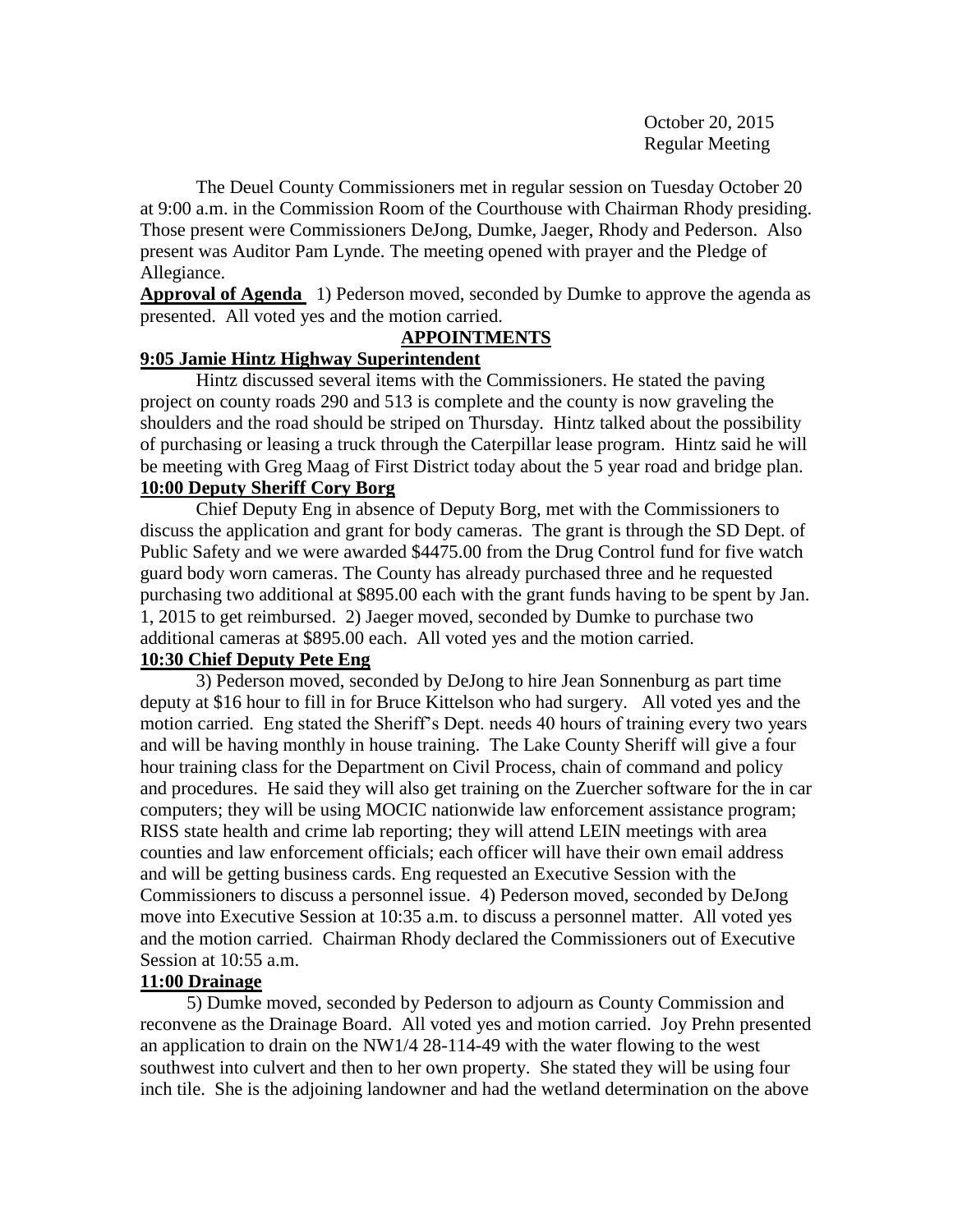described property. 6) Jaeger moved, seconded by Rhody to table any action on the application until the November 3 meeting so she can secure the sign off of the township concerning the road. All voted yes and the motion carried.

# **11:15 Drainage**

Lyndon Limberg asked for an extension on permit #D14-12 in the NE1/4 30-117- 47. They will be using six inch tile. He had the downstream landowner signature and the wetland determination on the above described property. 7) Pederson moved, seconded by Dumke to approve and issue one year extension on drainage permit #D14-12-15 to Lyndon Limberg on the above described property. All voted yes and the motion carried. **11:30 Drainage**

Bryan Homan made application to drain on the NE1/4 20-116-48 with the water flowing to the west into natural drainway. He will be using eight inch tile and using some of the existing clay tile. He had the wetland determination and had the adjoining landowner sign off on the project. 8) Dumke moved, seconded by DeJong to approve and issue Drainage Permit #D15-31 on the above described property to Bryan Homan. All voted yes and the motion carried.

### **11:35 Drainage**

9) Jaeger moved, seconded by Pederson to take Clark Toben permit application off the table for discussion. All voted yes and the motion carried. Clark Toben had made an application to drain on the NE1/4 4-116-48. The water will flow to the north/northeast. He had the wetland determination and adjoining landowner sign off and now has secured the sign off of the township concerning the road. 10) Jaeger moved, seconded by Dumke to approve and issue drainage permit #D15-28 on the above described property to Clark Toben. All voted yes and motion carried. 11) Jaeger moved, seconded by Dumke to adjourn as Drainage Board and reconvene as County Commission. All voted yes and the motion carried.

#### **11:40 State's Attorney Knight-Executive Session**

State's Attorney Knight discussed letters he had written to two property owners concerning delinquent property taxes.

#### **OLD BUSINESS**

 Davita Atyeo has resigned as the Deuel County 4-H Advisor. The SDSU Extension service will hire Deb Lessman as a part time 4-H Advisor, this being a temporary position/20 hrs. a week for five months and will advertise for the position.

12) Dumke moved, seconded by Pederson to approve the agreement with Wesley Buyert for payment of delinquent taxes, monthly payments of \$350 per month on Lot One of the Krause Addition in the W1/2 of 28-116-50. All voted yes and the motion carried.

### **NEW BUSINESS**

#### **Warrants**

13) Dumke moved, seconded by DeJong to approve warrants paid early. All voted yes and the motion carried. SDDOR \$114,481.47 Funds Due to State, SDACO \$192 M&P Due to State, RC Technologies \$150.00 911 Relay, Ottertail Power \$1332.42 Utility, Lindner Music \$600.00 Speaker 4-H, Holiday Station \$41.31 Gas.